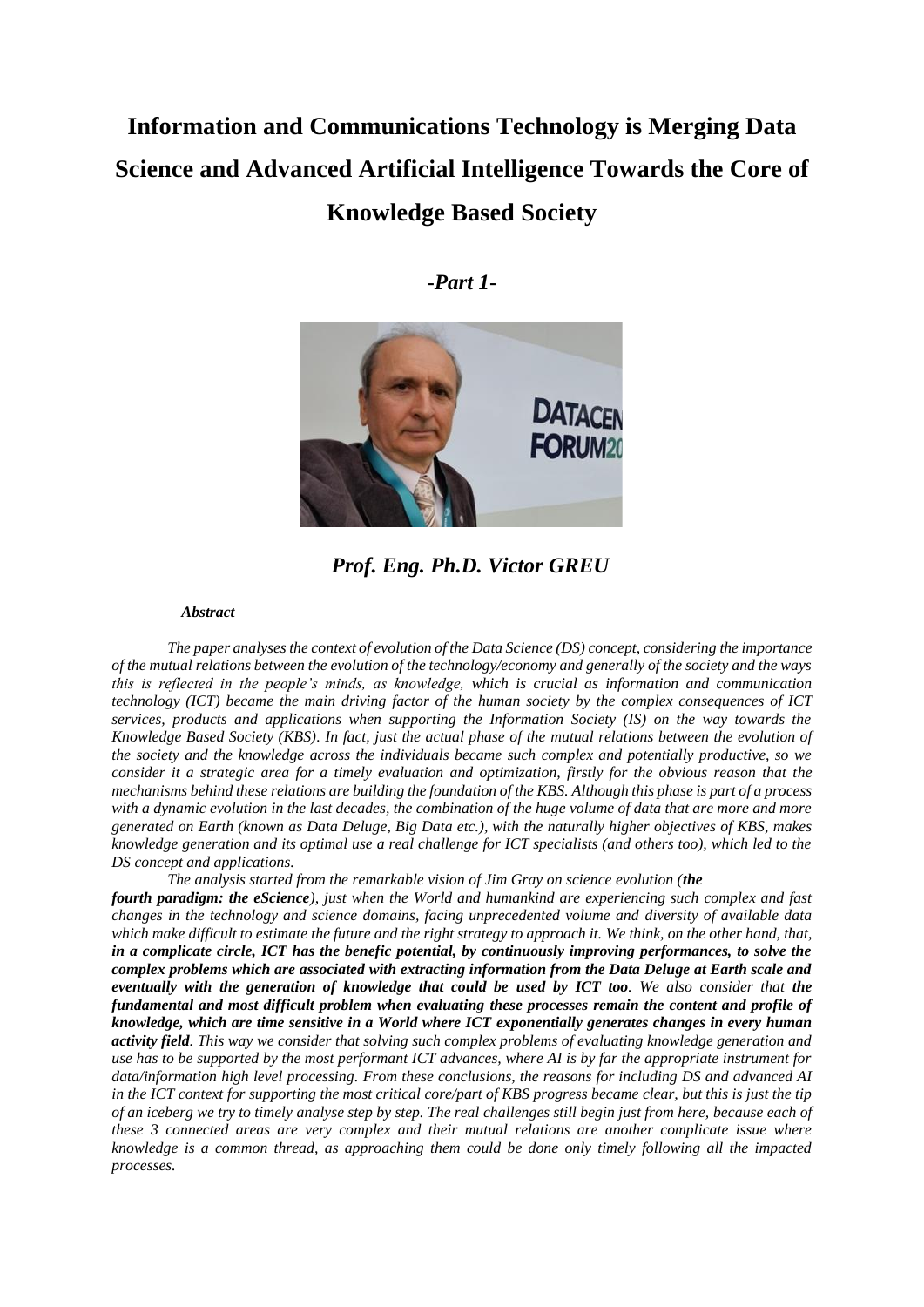*We also concluded that evaluating knowledge generation and use is a matter of criteria that is essentially depending on human personality and generally on Earth ecosystem priorities, this way entering a complex circle*  with economical, social, philosophical and political main points of view. Just observing this (iceberg) circle of *complicate interactions, we could understand why in our days it is more and more difficult to extract knowledge and especially to refine knowledge from the huge amount of generated data, if we want to continuously adapt/refine this knowledge to the optimal use and eventual effects for KBS.*

*Based on the fact that ACM (Association of Computing Machinery) recognized Jim Gray's vision on ICT by 1998 ACM Turing Award and in 1999 he expressed the new vision of ICT evolution as Cyberspace is a New World, we considered that, while in the ICT exponential evolution any estimation is time sensitive, it is worth to analyse them by updating the implications of his vision due to the pillars he identified for this evolution. Our opinion is that the essential feature of the ICT amazing evolution, which is manifest lately in each of its steps, is about the necessity to continuously re-invent (redefine) itself and learn from nature's millions of years research and the practical value of Jim Gray's vision goes beyond its concrete pillars and features aimed to support the development of ICT, because it is a sustainable set of ways of thinking about such complex and difficult approach like the ICT amazing evolution. Here we include a systemic way to spread knowledge and the need for it, across all individuals of KBS, beyond the usual approach of considering the ICT specialists, just to contribute and improve at least the interest for the necessary core of knowledge our paper aimed for KBS. In addition, even if some of the goals could become sooner or later obsolete, we have to timely analyse the ICT evolution processes and imagine the best updated milestones, that will be surely better than having nothing ahead just for the reason that the challenges of prediction are overwhelming for such complex and complicate ecosystem at Earth scale.*

*As we are in a spectacular development phase of this DS/AI/ICT/KBS context, its evolution naturally has to be further analysed, along with the appropriate features, consequences and learned lessons provided by ICT for all impact areas of the human activity and Earth ecosystem.*

*Keywords: fourth paradigm of science, data deluge, big data, knowledge generation, data science, artificial intelligence, cyberspace, telepresence, automatic programmer, knowledge based society, eScience*

*JEL Classification: L63; L86; M15; O31; O33*

#### *The only source of knowledge is experience - Albert Einstein*

## **1. Data science - The "fourth paradigm" of science**

Watching movies with the first automobiles we can see how humans were scared, but along the centuries it seems that peoples became more habituated with such unprecedented technical wonders that massively get into their lives.

We could say that the way people perceive the surrounding picture is more and more influenced by technology, but even such largely shared opinion has to be suspected and analysed as a consequence of the evolution of the same technological context, which, among other things we actually see, is rapidly changing, not in centuries, not in decades, but day by day. From here, the sensation of a dizzy carousel is not far and the aim of understanding, where we are and the direction we are moving to, becomes elusive.

Still, even neglecting such, sometimes subjective, impressions, the problem of knowing **the importance of the mutual relations between the evolution of the technology/economy and generally of the society and the ways this is reflected in the people's minds, as knowledge, became crucial** as information and communication technology (ICT) became the main driving factor of the society.

On this way, we have repeatedly approached [9][3] the complex consequences of *ICT services, products and applications when supporting the Information Society (IS) on the way*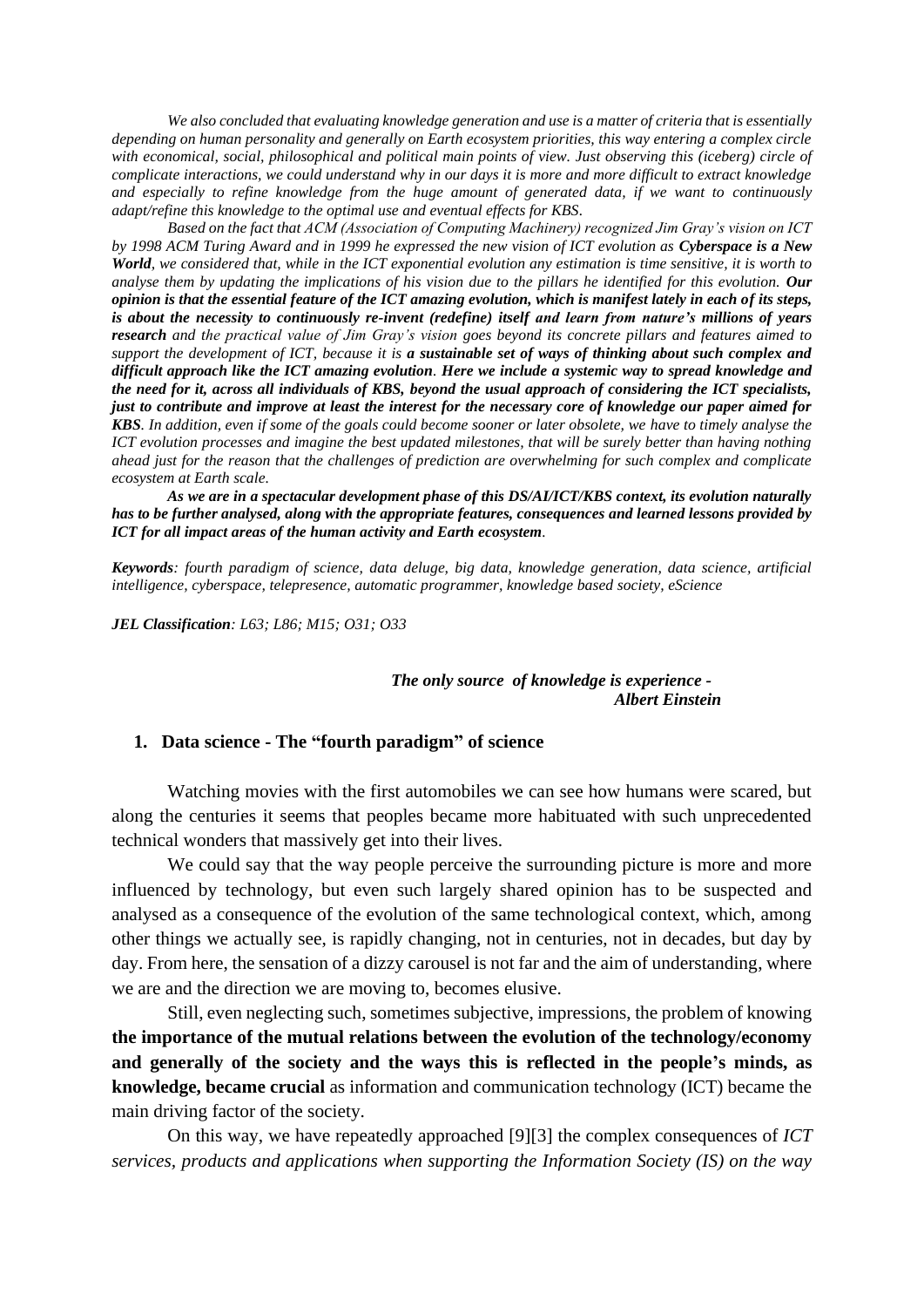*towards the Knowledge Based Society (KBS)*, but actualizing the extent of the mentioned importance and its concrete influence on future KBS remains crucial for the sustainable development of Earth.

In fact, just the actual phase of the mutual relations between the evolution of the society and the knowledge across the individuals became such complex and potentially productive, so we consider it a strategic area for a timely evaluation and optimization, firstly for the obvious reason that the mechanisms behind these relations are building the foundation of the KBS.

Although this phase is part of a process with a dynamic evolution in the last decades, the combination of the huge volume of data that are more and more generated on Earth (known as Data Deluge, Big Data etc.), with the naturally higher objectives of KBS, makes knowledge generation and its optimal use a real challenge for ICT specialists (and others too), which led to the Data Science (DS) concept and applications [4]:

*<<This book presents the first broad look at the rapidly emerging field of dataintensive science, with the goal of influencing the worldwide scientific and computing research communities and inspiring the next generation of scientists. Increasingly, scientific breakthroughs will be powered by advanced computing capabilities that help researchers manipulate and explore massive datasets. The speed at which any given scientific discipline advances will depend on how well its researchers collaborate with one another, and with technologists, in areas of eScience such as databases, workflow management, visualization, and cloud-computing technologies. This collection of essays expands on the vision of pioneering computer scientist Jim Gray for a new, fourth paradigm of discovery based on dataintensive science and offers insights into how it can be fully realized….*

*[Turing award](https://en.wikipedia.org/wiki/Turing_award) winner [Jim Gray](https://en.wikipedia.org/wiki/Jim_Gray_(computer_scientist)) imagined data science as a "fourth paradigm" of science [\(empirical,](https://en.wikipedia.org/wiki/Empirical_research) [theoretical,](https://en.wikipedia.org/wiki/Basic_research) [computational](https://en.wikipedia.org/wiki/Computational_science) and now data-driven) and asserted that "everything about science is changing because of the impact of [information technology"](https://en.wikipedia.org/wiki/Information_technology) and the [data deluge.](https://en.wikipedia.org/wiki/Information_explosion)>>*

Here we have to notice the remarkable vision of Jim Gray on science evolution (*the fourth paradigm: the eScience*), just when the World and humankind are experiencing such complex and fast changes in the technology and science domains, facing unprecedented volume and diversity of available data which make difficult to estimate the future and the right strategy to approach it, as it is also presented by [2]:

"*In 2007 Jim Gray preached about the effects of the Data Deluge in the sciences (Hey,Tansley, and Tolle 2009). Whereas experimental and theoretical paradigms originally led science, some natural phenomena were not easily addressed by analytical models. In this scenario, computational simulation arose as a new paradigm enabling scientists to deal with these complex phenomena. Simulation produced increasing amounts of data, particularly from the use of advanced exploration instruments (large-scale telescopes, particle colliders, etc.) In this scenario, scientists were no longer interacting directly with the phenomena, but used powerful computational configurations to analyse the data gathered from simulations or captured by instruments. Sky maps built from the Sloan Digital Sky Survey observations, or the evidences found about the Higgs Boson are just two successful stories of just another paradigm, what Gray called the fourth paradigm: the eScience.*"

On the other hand, **in a complicate circle, ICT has the benefic potential, by continuously improving performances, to solve the complex problems which are**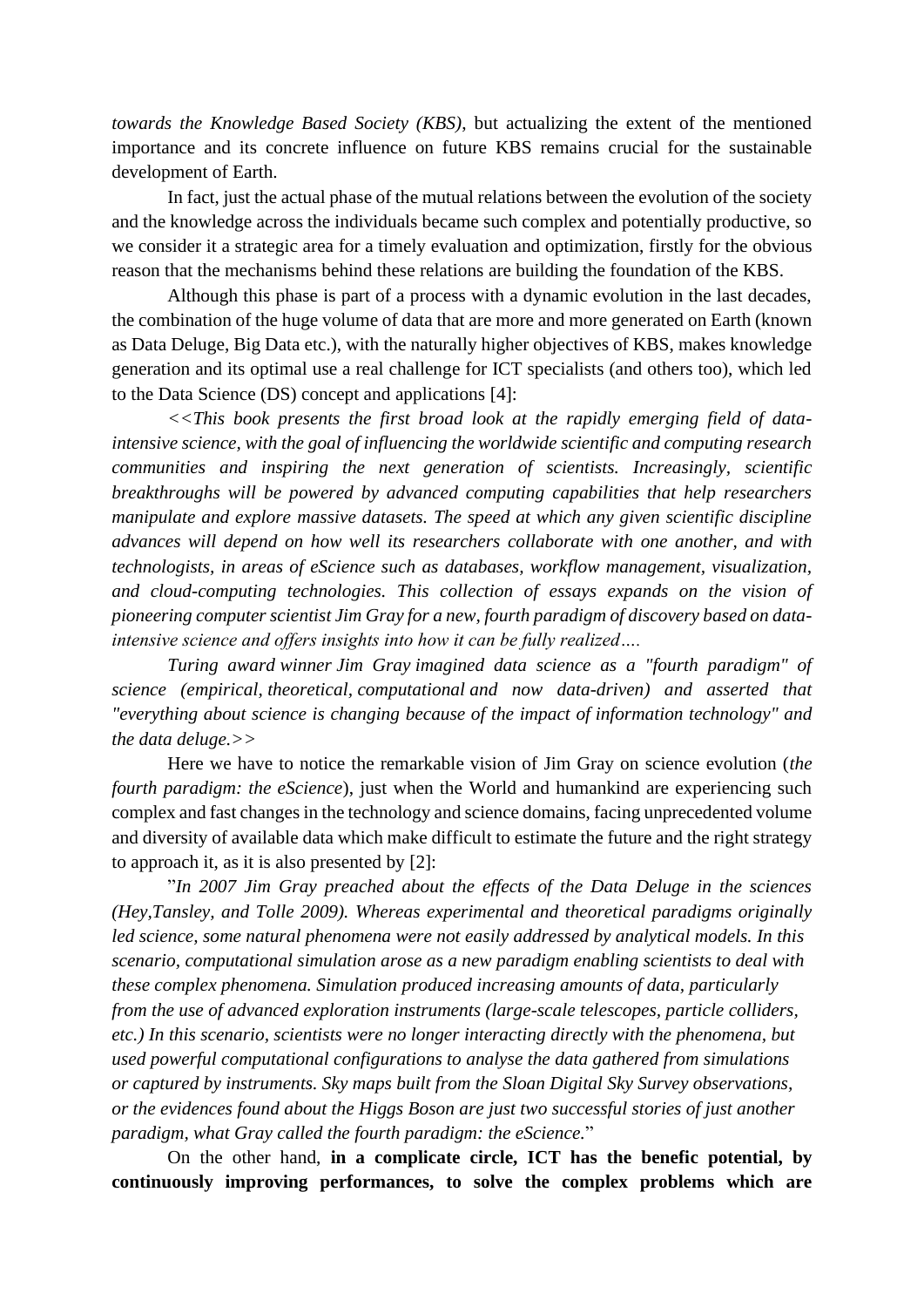**associated with extracting information from the Data Deluge at Earth scale and eventually with the generation of knowledge that could be used by ICT too**.

Still, **the fundamental and most difficult problem when evaluating these processes remain the content and profile of knowledge, which are time sensitive in a World where ICT exponentially generates changes in every human activity field.**

This way we have just arrived to the point where it became clear that solving such complex problems of evaluating knowledge generation and use has to be supported by the most performant ICT advances, where artificial intelligence (AI) is by far the appropriate instrument for data/information high level processing.

In the same time, it is important to notice that evaluating knowledge generation and use is a matter of criteria that is essentially depending on human personality and generally on Earth ecosystem priorities, this way entering a complex circle with economical, social, philosophical and political main points of view.

Just observing this (iceberg) circle of complicate interactions, we could understand why in our days it is more and more difficult to extract knowledge and especially to refine knowledge from the huge amount of generated data, if we want to continuously adapt/refine this knowledge to the optimal use and eventual effects for KBS [10][11][12][19][13][17].

As a matter of fact, we have already mentioned [15] that approaching the human brain performance, AI could face just this sensitive feature of generation or extracting information from large amounts of data and more than these, of competing human brain for finding rules/solutions/knowledge even from smaller sets of data.

It is also worth to observe that knowledge always played a significant role for human progress, but actually it became overwhelming just due to the inherent capacity of knowledge to empower people to innovate, create and apply the powerful instruments of ICT in order to enable exponential changes in the whole Earth ecosystem, most (but not all) with benefic consequences for World sustainable progress.

Now it is clear that the premises of the paper title/aim include DS and advanced AI in the ICT context of supporting the most critical core/part of KBS progress, but this is just the tip of an iceberg we try to analyse step by step.

The real challenges still begin just from here, because each of these 3 connected areas are very complex and their mutual relations are another complicate issue where knowledge is a common thread, as approaching them could be done only timely following all the impacted processes.

As a result of advances in computing technology and data explosion, the complexity and the links between these 3 domains are also confirmed, in a comprehensive form, and then analysed focusing on DS, by [5]:

"*To solve big data problems in the era of big data and the data-driven paradigm, data science should incorporate the following factors: big data infrastructure, a big data analytics lifecycle, data management skills, and behavioural disciplines. Big data infrastructures include big data technologies such as Hadoop ecosystems, NoSQL databases, in-memory computing, as well as big data enabling technologies such as cloud computing."*

As it is indirectly above suggested, we also consider that DS is strongly linked with the education domain and this is then confirmed: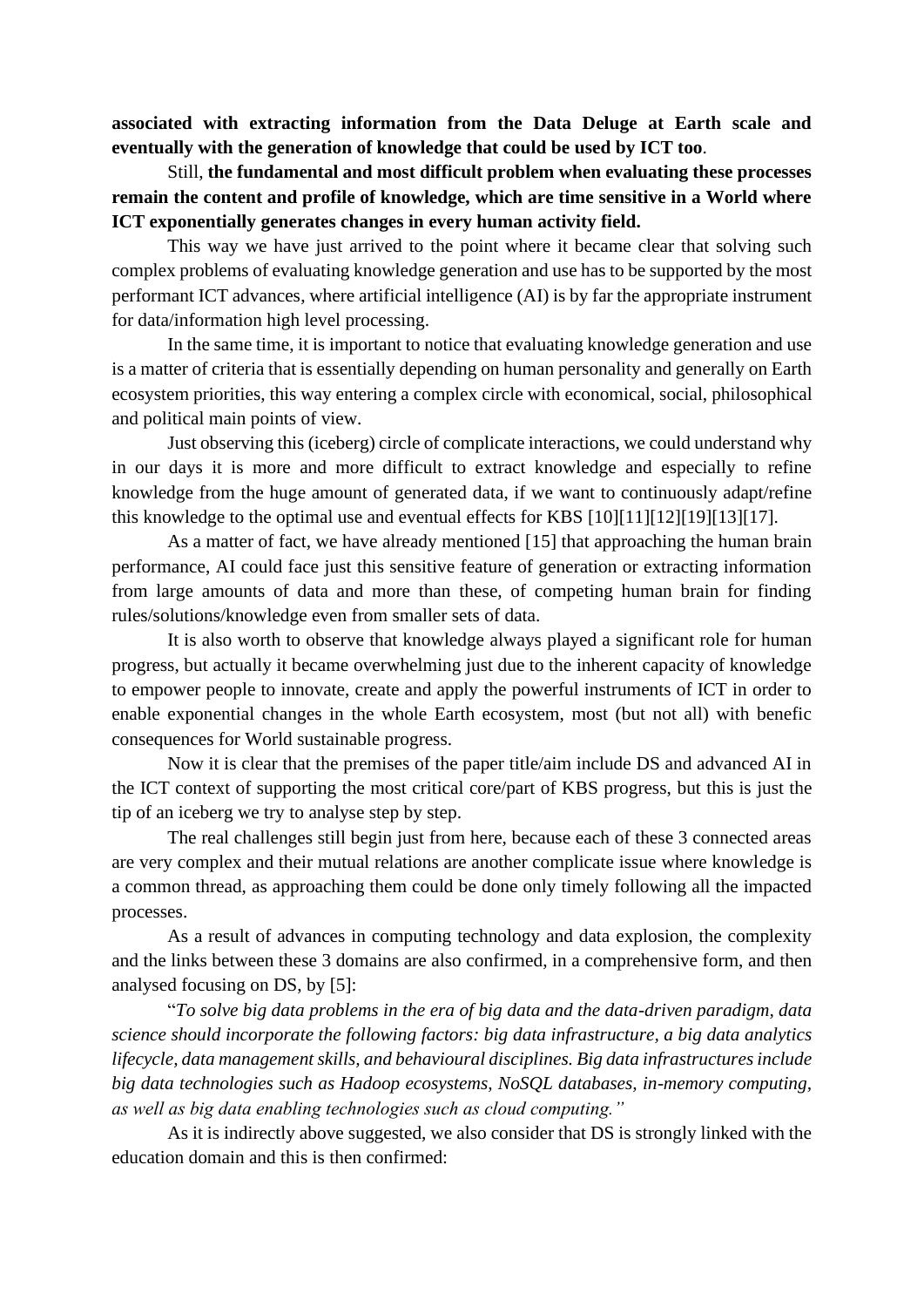"*We proposed various approaches for data science education based on an extensive survey of current data science education programmes as well as domain knowledge in the field. To summarize, data science education should try to (1) teach CDO disciplines; (2) teach with the eight-step data analytics lifecycle in mind; (3) teach big data technologies and modelbuilding techniques; (4) incorporate research methods in data analysis; (5) teach big data analytics as well as small data analytics; (6) provide students with real-world project experience; (7) collaborate with many departments; (8) collaborate with industry/ government for data, projects, resources, and practicums; and (9) actively use MOOCs= massive open online courses (MOOCs)*"

Unfortunately, but expected, the instruction in DS could not be covered simply by teaching the future chief data officers (CDO) by diverse courses:

"*We do not think that any single data science programme can adopt all of these approaches, and no data scientists could master all of these skills and knowledge that we have recommended. Each programme should focus on what they do best, and each data scientist should focus on what they do best. However, a certain level of broad coverage of topics is strongly recommended. We note the emergence of big data analytics with the usage of automated tools such as IBM Watson Analytics. Using automated tools or dashboards that use a black-box approach would be an important solution in training data scientists. However, the users of those tools should still be familiar with the methods implemented in the systems to choose a right method that fits the given data set and to interpret the outcomes properly. Those users should have critical thinking and reasoning ability to explore the solution space provided in the tool and to determine whether the tool can indeed provide a satisfactory outcome*"

More than these, we consider that, becoming a DS expert is a long process that should be timely updated, because having "*critical thinking and reasoning ability to explore the solution space*" is beyond of understanding the new tools, but in the same time understanding how Big Data appeared and what will mean in every area of applications, as it is also further indirectly mentioned:

"*How and why did the era of big data come about? Two of the major contributing factors to the emergence of the big data era include rapid advances in computing technologies and the resulting explosion of data; the former including hardware technologies such as CPU speeds and network bandwidths, as well as software technologies such as advent of distributed parallel processing frameworks (e.g. MapReduce and Hadoop); the latter including the increasing popularity of web-based software (e.g. search engines, social media networks, and e-commerce systems) as well as widespread usages of various sensors. These factors have collectively brought sudden explosion of data and contributed to the emergence of the big data era…How do people define big data? Gartner popularly defined it as 3Vs: 'high-volume, highvelocity, and high-variety information assets that demand cost-effective, innovative forms of information processing for enhanced insight and decision-making' (Gartner, 2012b). Based on this definition, 4Vs were coined by adding the veracity dimension to the 3Vs, and 5Vs are also frequently mentioned by further adding the value dimension to the 4Vs.*"

Beyond Gartner recognized expertise in assessing the ICT evolutions, it is worth to notice the concrete/practical interpretations "*on experiences*" of the above V as:

*"… (1) Volume means the size of data that scales to terabytes, petabytes, or even more. We view volume as a technology solution as we can easily buy those technologies. (2) Velocity*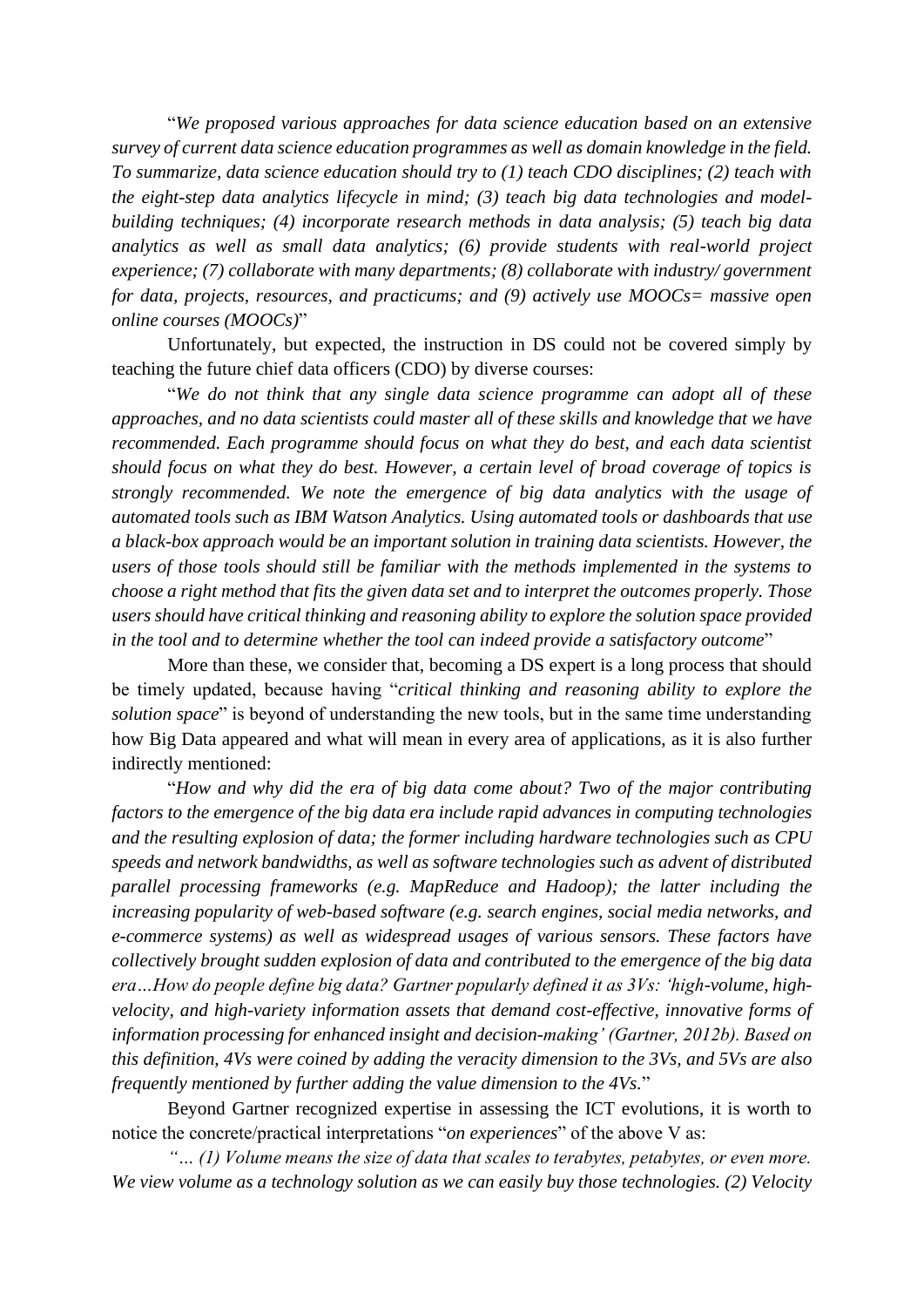*means the speed of creating/processing/analysing/storing data. We view velocity as a semitechnology solution, as we can buy some solutions, but we still need to develop creative software to handle them. (3) Variety means different data types, sources, and modes to handle. We view variety as a software solution, as there are still many remaining challenging software issues that need to be addressed. (4) Veracity means quality, reliability, and uncertainty in data. We view veracity as a challenging research dimension, as it is an area that still needs to be more thoroughly researched, especially on the impacts of veracity to data integration and analytics. (5) Value means the discovery of actionable knowledge, high return on investment, increased relevancy to customers or products, or innovations in business operations/processes. We consider value as the most important V in the big data era. Without extracting value from big data, big data projects would not be meaningful. While we view variety and veracity as challenging dimensions, value is by far the most challenging dimension. If we are able to address these challenges and extract value from big data, then big data projects will give us opportunities for innovative solutions and chances to make an impact on technology, society, and business. We are beginning to see profound impacts of big data in every aspect of our lives and society*"

This way (*profound impacts of big data in every aspect of our lives and society*), our paper point is clearly confirmed and the **reasons, for further and deep analyses of the processes that link DS with advanced AI toward generating knowledge to support the core of KBS, are revealed as influencing all the levels and directions of developing the World** (*an impact on technology, society, and business*).

## **2. Cyberspace as a** *New World*

The evolution of terms which are associated with ICT/KBS context and the necessary strategies for a sustainable development are also issues that are worth to be analysed.

For the same context, ACM (Association of Computing Machinery) recognized Jim Gray's vision on ICT by 1998 ACM Turing Award and we also consider important to recall that in 1999 he expressed the new vision of ICT evolution as *Cyberspace is a New World* [1].

Because in the ICT exponential evolution any estimation and even term is time sensitive, it is worth to notice that the updated analysis and vision of Jim Gray on ICT context still remain remarkable and with actual importance, due to the pillars he identified for this evolution [1]:

*"…long-range research has societal benefits, both in creating new ideas and in training people who can make even better ideas and who can turn those ideas into products. The education component is why much of the research should be done in a university setting. This argues for government support of long-term university research…*"

It is important to observe the same confirmation of the fundamental "circle" (where knowledge is generated and used) we have above pointed, as "*training people who can make even better ideas and who can turn those ideas into products*".

In addition, Jim Gray also confirms the strategic role of education for the KBS and consequently argued for *government support of long-term university research*.

As we have repeatedly mentioned [11][18] and pointed above, when experiencing such complex and fast changes in the technology and science domains it is difficult to estimate the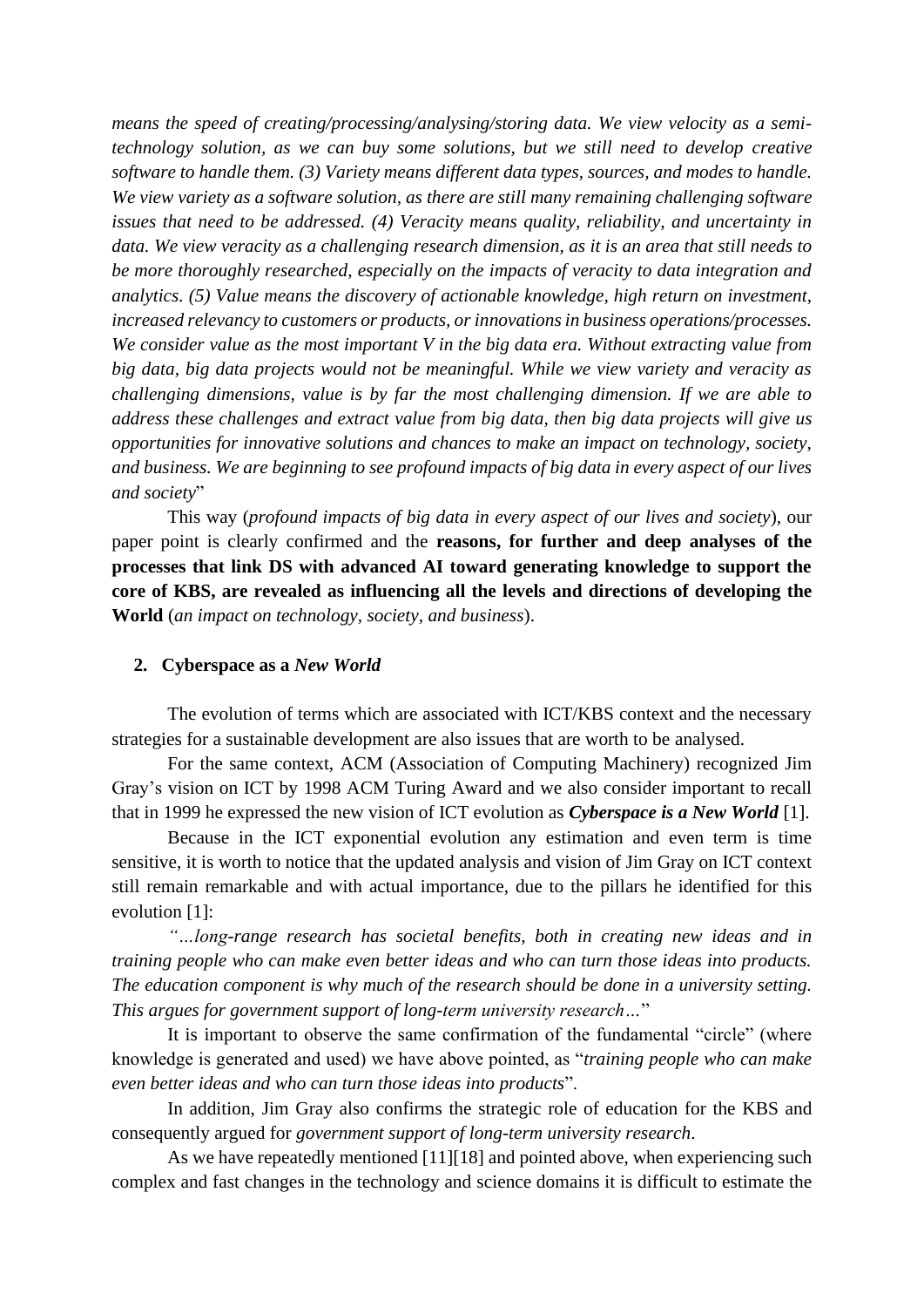future and the right strategy to approach ICT/KBS, Earth ecosystem and humankind evolution, i.e., what Jim Gray did, just because *Exponential Growth Means Constant Radical Change* [1]:

"*Exponential growth has been driving the information industry for the last 100 years. Moore's law predicts a doubling every 18 months. This means that in the next 18 months there will be as much new storage as all storage ever built, as much new processing as all the processors ever built… In 1995, George Glider predicted that deployed bandwidth would triple every year, meaning that it doubles every 8 months. So far his prediction has been pessimistic: deployed bandwidth seems to be growing faster than that!*"

More than these, as we also mentioned [6], ICT is in a continuous struggle to maintain this growing, although it is harder and harder to succeed that, even by inventing new radical advances:

"*Exponential growth cannot go on forever. E. coli (bacteria in your stomach) double every 20 minutes. Eventually something happens to limit growth. But, for the last 100 years, the information industry has managed to sustain this doubling by inventing its way around each successive barrier. Indeed, progress seems to be accelerating … Some argue that this acceleration will continue, while others argue that it may stop soon – certainly if we stop innovating it will stop tomorrow. These rapid technology doublings mean that information technology must constantly redefine itself: many things that were impossibly hard ten years ago, are now relatively easy. Tradeoffs are different now, and they will be very different in ten years.*"

Our opinion is that here the essential feature of the ICT amazing evolution is excellently pointed as: "*information technology must constantly redefine itself: many things that were impossibly hard ten years ago, are now relatively easy*". Generally, we also mentioned that the ICT exponential evolution could only based on *the necessity to continuously re-invent itself and learn from nature's millions years research*[18].

Consequently, Jim Gray expressed the ICT evolution and premises (*Cyberspace is a New World*) as the place of a new revolution*:*

*"One way to think of the Information Technology revolution is to think of cyberspace as a new continent -- equivalent to discovery of the Americas 500 years ago. Cyberspace is transforming the old world with new goods and services. It is changing the way we learn, work, and play"*

It is worth to notice that, apparently in contradiction with the mentioned "*rapid technology doublings*", some old references in the same area of predicting ICT evolution are important and worth to be considered:

*<<… recall Alan Turing's famous "Computing Machinery and Intelligence" paper published in 1950Error! Reference source not found.. Turing argued that in 50 years, computers would be intelligent. This was a very radical idea at that time. Turing's actual text on this matter is worth re-reading. What he said was:*

*"I believe that in about fifty years' time it will be possible, to programme computers, with a storage capacity of about 109, to make them play the imitation game so well that an average interrogator will not have more than 70 per cent chance of making the right identification after five minutes of questioning. The original question, "Can machines think?" I believe to be too meaningless to deserve discussion. Nevertheless, I believe*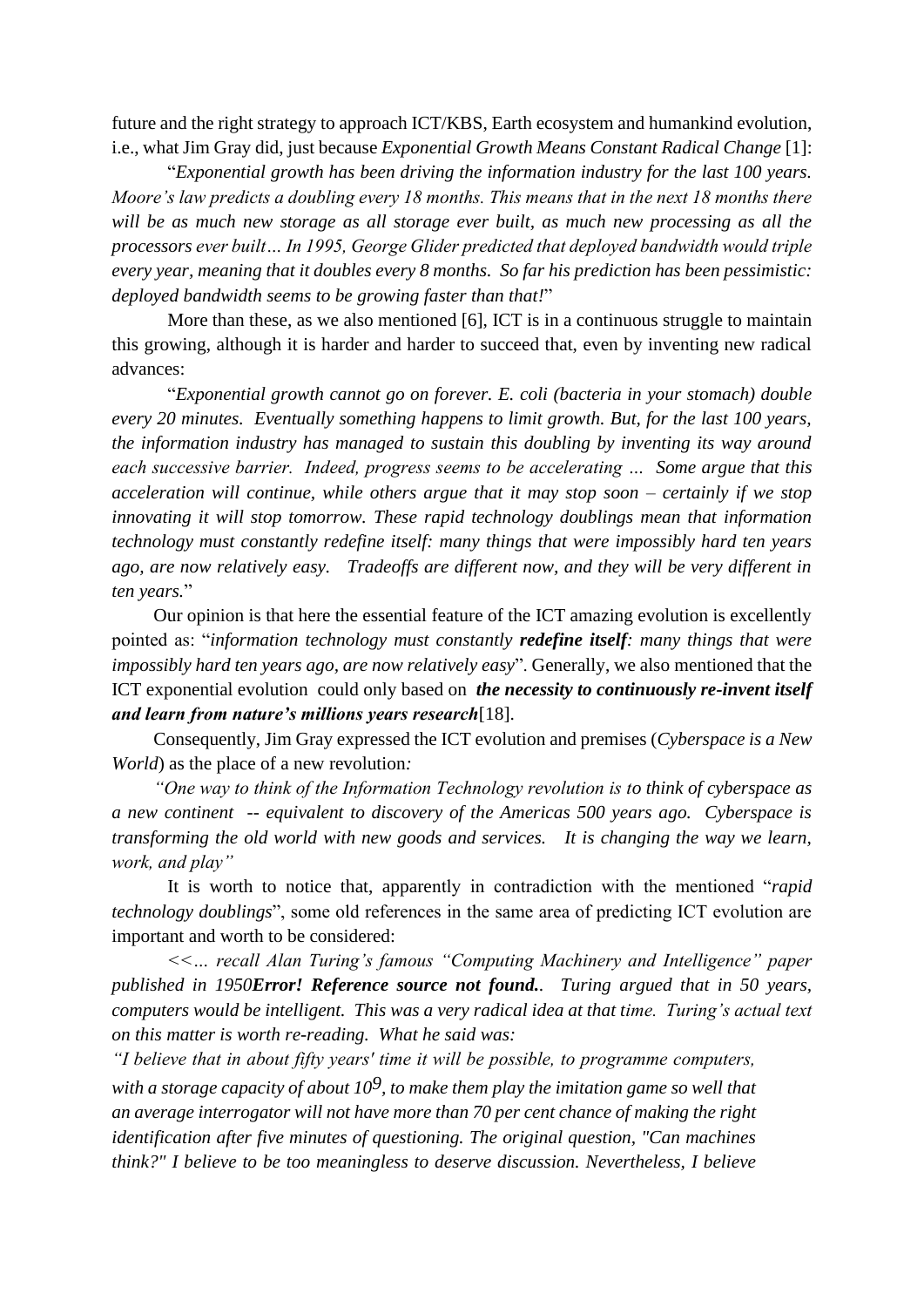*that at the end of the century the use of words and general educated opinion will have altered so much that one will be able to speak of machines thinking without expecting to be contradicted.">>*

This incredible evolution and prediction are explained by identifying another of the mentioned pillars of ICT/KBS, we called **circle** evolution, as "**long-term research is a social good**" [1]:

"*One reason for this is that long-term research is a social good, not necessarily a benefit to the company. AT&T invented the transistor, UNIX, and the C and C++ languages. Xerox invented Ethernet, bitmap printing, iconic interfaces, and WYSIWYG editing. Other companies like Intel, Sun, 3Com, HP, Apple, and Microsoft got the main commercial benefits from this research. Society got much better products and services -- that is why the research is a public good*."

By Jim Gray's vision, the sustainable evolution of ICT should include some other reliable pillars which were expressed as:

"8. *TelePresence: Simulate being some other place retrospectively as an observer (TeleOberserver): hear and see as well as actually being there, and as well as a participant, and simulate being some other place as a participant (TelePresent): interacting with others and with the environment as though you are actually there.*

*…9. Trouble-Free Systems: Build a system used by millions of people each day and yet administered and managed by a single part-time person*

*…10. Secure System: Assure that the system of problem 9 only services authorized users, service cannot be denied by unauthorized users, and information cannot be stolen (and prove it.)*

*… 11. AlwaysUp: Assure that the system is unavailable for less than one second per hundred years -- 8 9's of availability (and prove it.)"*

Perhaps *telepresence* could be considered not very relevant on long term, but lets just make an exercise of imagination, beyond the obvious benefits of efficiently sharing experience and real time collaboration in the research and technology areas: Which was our opinion on telepresence before Covid 19 pandemic and which is now?

Another opinion test should come if imagining the possible consequences of climate (agressive) changes, Earth resources fading or economical/social crises/unbalances at planetary scale.

Although the features 9, 10 and 11 could be seen similarly, as mainly concerning the safety areas, we consider that finally the net reliability (*unavailable for less than one second per hundred years -- 8 9's of availability*) is a crucial feature, considering the strategic impact of ICT on all activity fields, but mainly on the critical infrastructures.

Here, the number of 9's is very significant by its evolution, as it is also further detailed:

"*We have gone from 90% availability in the 1950s to 99.99% availability today for well managed systems. Web uses experience about 99% availability due to the fragile nature of the web, its protocols, and the current emphasis on time-to-market.*

*Nonetheless, we have added three 9s in 45 years, or about 15 years per order-of-magnitude improvement in availability. We should aim for five more 9s: an expectation of one second outage in a century. This is an extreme goal, but it seems achievable if hardware is very cheap and bandwidth is very high. One can replicate the services in many places, use transactions*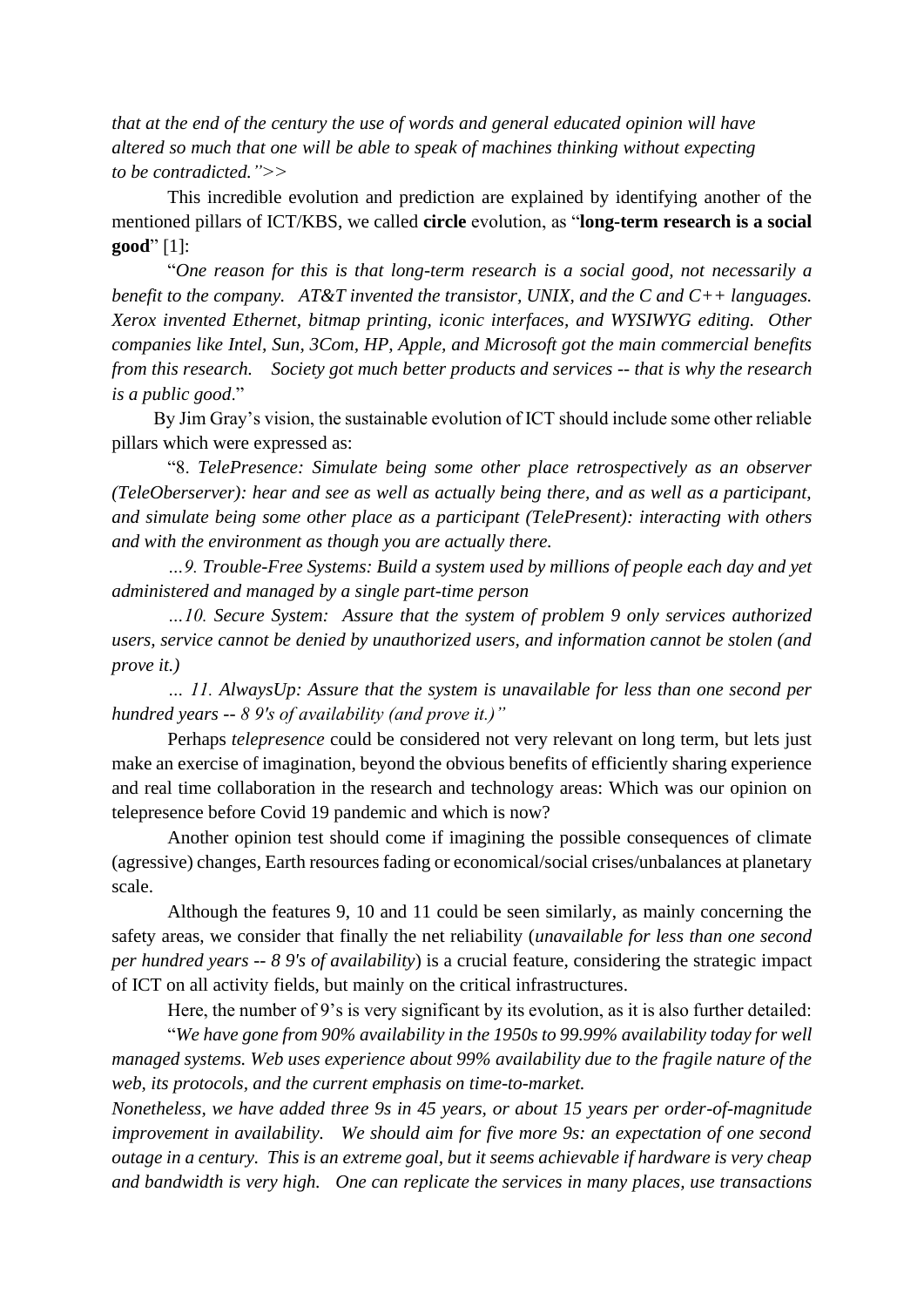*to manage the data consistency, use design diversity to avoid common mode failures, and quickly repair nodes when they fail. Again, this is not something you will be able to test: so achieving this goal will require careful analysis and proof.*"

We appreciate that, among other pillars, a special relevance has and always will have the *Automatic Programmer*, i.e. one of the most advanced skills/features of AI that could compete with the human brain in the future:

*"…12. Automatic Programmer: Devise a specification language or user interface that: (a) makes it easy for people to express designs (1,000x easier),* 

*(b) computers can compile, and* 

*(c) can describe all applications (is complete)."*

*The system should reason about application, asking questions about exception cases and incomplete specification. But it should not be onerous to use."*

Although in such fast changing domain like ICT it is difficult to keep the coarse for a long time even with a good strategic plan, in this case the Jim Gray's remarkable vision included some featureas (*What Makes a Good Long Range Research Goal?*) that could just attenuate the chances that vision content will become obsolete:

"*Understandable: The goal should be simple to state. A sentence, or at most a paragraph should suffice to explain the goal to intelligent people. Having a clear statement helps recruit colleagues and support. It is also great to be able to tell your friends and family what you actually do.*

*Challenging: It should not be obvious how to achieve the goal. Indeed, often the goal has been around for a long time. Most of the goals I am going to describe have been explicit or implicit goals for many years. Often, there is a camp who believe the goal is impossible. Useful: If the goal is achieved, the resulting system should be clearly useful to many people -- I do not mean just computer scientists, I mean people at large.*

*Testable: Solutions to the goal should have a simple test so that one can measure progress and one can tell when the goal is achieved.*

*Incremental: It is very desirable that the goal has intermediate milestones so that progress can be measured along the way. These small steps are what keep the researchers going*."

We consider that the importance of this strategic vision goes beyond its concrete pillars and features aimed to support the development of ICT, because it is a sustainable set of ways of thinking about such complex and difficult approach like the ICT amazing evolution.

Among these strategic ideas we would remark that "*to be able to tell your friends and family what you actually do*" is not a simply advice about DS/ICT image, but a systemic way to spread knowledge and the need for it, across all individuals of KBS (*I mean people at large*), just to contribute and improve at least the interest for the necessary core of knowledge.

In spite of the complexity and difficulty of the approached research fields, the features of simplicity, that are very clearly suggested, at goal, testing or progress steps, are very important for the realistic approach and sustainable development of DS/ICT/KBS context (Cyberspace *New World*).

In addition, our opinion is that, even if some of the goals could become sooner or later obsolete, we have to timely analyse the ICT evolution processes and imagine the best updated milestones, that will be surely better than having nothing ahead just for the reason that the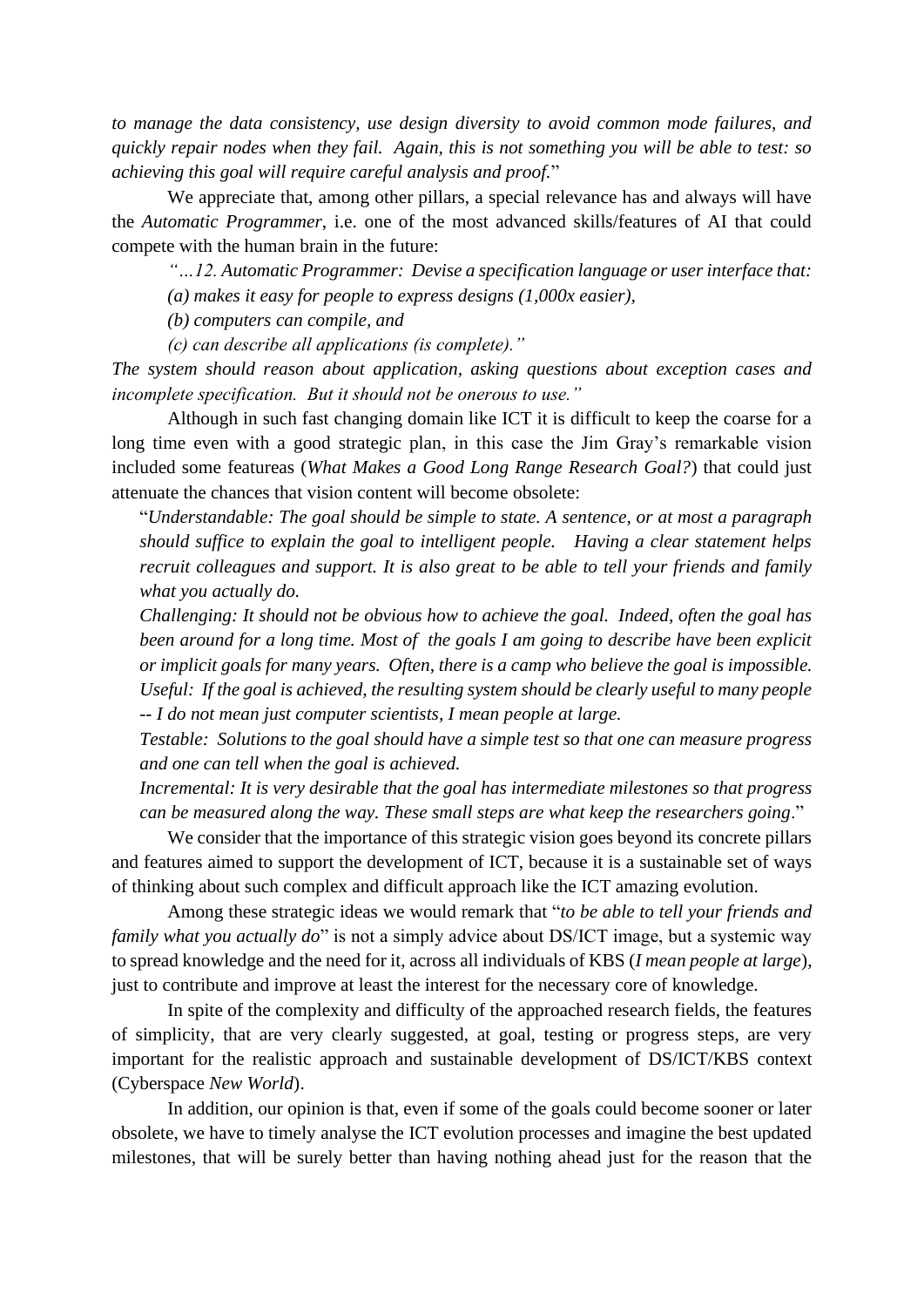challenges of prediction are overwhelming for such complex and complicate ecosystem at Earth scale.

In fact, we could observe that we are in a spectacular development phase of this ICT/KBS context, at Earth scale, that, continuing Jim Gray's vision, is largely recognized and characterized, in the last decade, by terms like *Cyberinfrastructure* [7][8][14][16][5], which naturally have to be further analysed, along with the appropriate features, consequences and learned lessons provided by ICT for all impact areas of the human activity and Earth ecosystem.

## **3. Conclusions**

We consider that the importance of the mutual relations between the evolution of the technology/economy and generally of the society and the ways this is reflected in the people's minds, as knowledge, became crucial as information and communication technology (ICT) became the main driving factor of the human society and also we repeatedly mentioned [9][3] the complex consequences of *ICT services, products and applications when supporting the Information Society (IS) on the way towards the Knowledge Based Society (KBS)*, but actualizing the extent of the mentioned importance and its concrete influence on future KBS remain relevant for the sustainable development of Earth.

In fact, just the actual phase of the mutual relations between the evolution of the society and the knowledge across the individuals became such complex and potentially productive, so we consider it a strategic area for a timely evaluation and optimization, firstly for the obvious reason that the mechanisms behind these relations are building the foundation of the KBS. Although this phase is part of a process with a dynamic evolution in the last decades, the combination of the huge volume of data that are more and more generated on Earth (known as Data Deluge, Big Data etc.), with the naturally higher objectives of KBS, makes knowledge generation and its optimal use a real challenge for ICT specialists (and others too), which led to the Data Science (DS) concept and applications.

Our analysis started from the remarkable vision of Jim Gray on science evolution (*the fourth paradigm: the eScience*), just when the World and humankind are experiencing such complex and fast changes in the technology and science domains, facing unprecedented volume and diversity of available data which make difficult to estimate the future and the right strategy to approach it.

We concluded, on the other hand, that, **in a complicate circle, ICT has the benefic potential, by continuously improving performances, to solve the complex problems which are associated with extracting information from the Data Deluge at Earth scale and eventually with the generation of knowledge that could be used by ICT too**.

We also consider that **the fundamental and most difficult problem when evaluating these processes remain the content and profile of knowledge, which are time sensitive in a World where ICT exponentially generates changes in every human activity field**. This way we have just pointed that solving such complex problems of evaluating knowledge generation and use has to be supported by the most performant ICT advances, where AI is by far the appropriate instrument for data/information high level processing

From these conclusions, the reasons for including DS and advanced AI in the ICT context for supporting the most critical core/part of KBS progress became clear, but this is just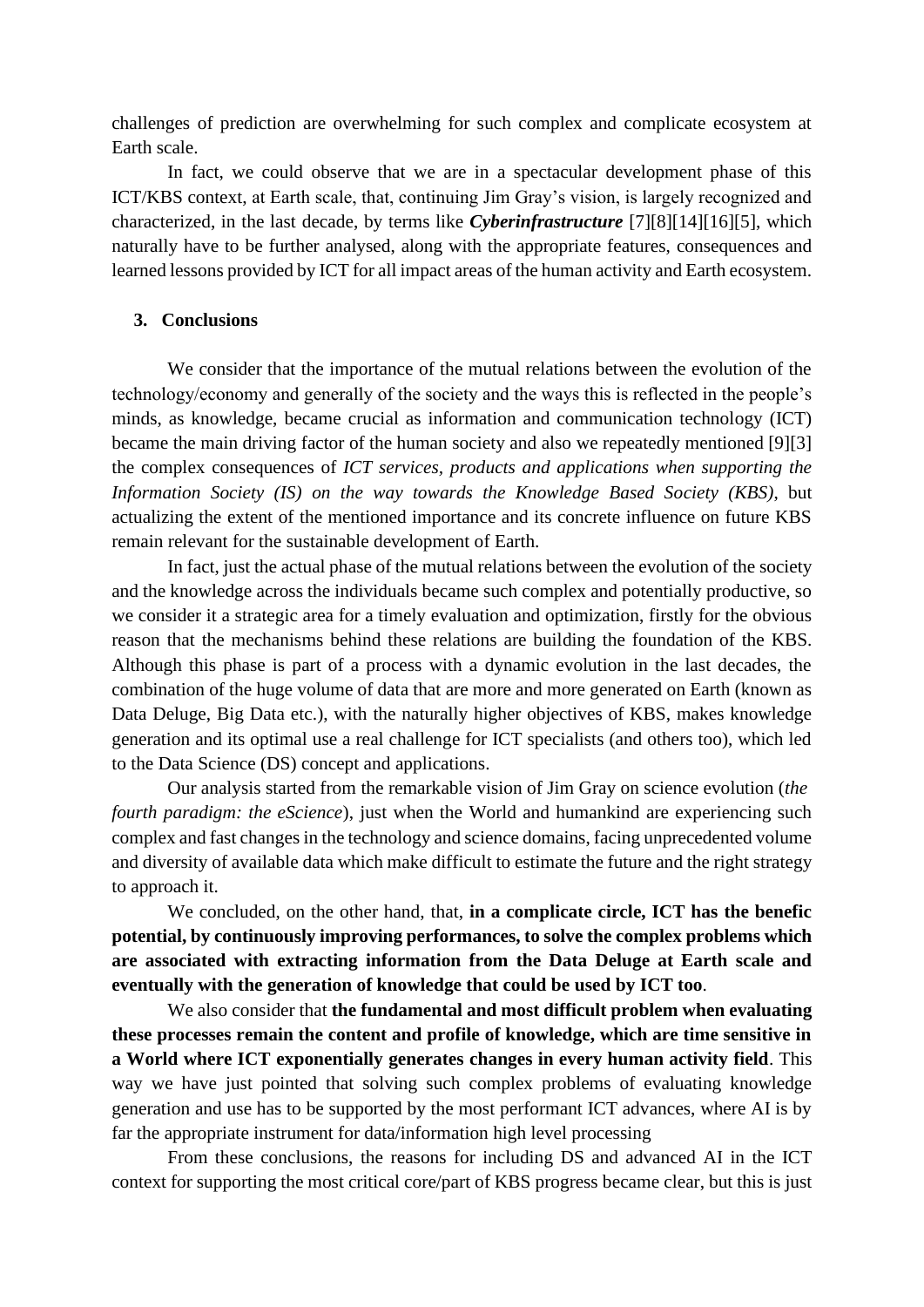the tip of an iceberg we try to timely analyse step by step. The real challenges still begin just from here, because each of these 3 connected areas are very complex and their mutual relations are another complicate issue where knowledge is a common thread, as approaching them could be done only timely following all the impacted processes.

We also concluded that evaluating knowledge generation and use is a matter of criteria that is essentially depending on human personality and generally on Earth ecosystem priorities, this way entering a complex circle with economical, social, philosophical and political main points of view. Just observing this (iceberg) circle of complicate interactions, we could understand why in our days it is more and more difficult to extract knowledge and especially to refine knowledge from the huge amount of generated data, if we want to continuously adapt/refine this knowledge to the optimal use and eventual effects for KBS.

As ACM (Association of Computing Machinery) recognized Jim Gray's vision on ICT by 1998 ACM Turing Award and in 1999 he expressed the new vision of ICT evolution as *Cyberspace is a New World*, we considered that, while in the ICT exponential evolution any estimation and even term is time sensitive, it is worth to analyse them by updating the implications of his vision due to the pillars he identified for this evolution.

**Our opinion is that the essential feature of the ICT amazing evolution, which is manifest lately in each of its steps, is about the necessity to continuously re-invent (***redefine***) itself and learn from nature's millions of years research***.* The practical value of Jim Gray's vision goes beyond its concrete pillars and features aimed to support the development of ICT, because it is **a sustainable set of ways of thinking about such complex and difficult approach like the ICT amazing evolution**. **Here we include a systemic way to spread knowledge and the need for it, across all individuals of KBS, beyond the usual approach of considering the ICT specialists, just to contribute and improve at least the interest for the necessary core of knowledge our paper aimed for KBS**. In addition, even if some of the goals could become sooner or later obsolete, we have to timely analyse the ICT evolution processes and imagine the best updated milestones, that will be surely better than having nothing ahead just for the reason that the challenges of prediction are overwhelming for such complex and complicate ecosystem at Earth scale.

**Because we are in a spectacular development phase of this DS/AI/ICT/KBS context, its evolution naturally has to be further analysed, along with the appropriate features, consequences and learned lessons provided by ICT for all impact areas of the human activity and Earth ecosystem**.

### *REFERENCES*

**[1]**Jim Gray, *What Next?A Dozen Information-Technology Research Goals*, Microsoft Research, June 1999, Technical Report MS-TR-99-50

**[2]**Javier D. Fernandez, Mario Arias, Miguel A. Martınez-Prieto, Claudio Gutierrez, *Management of Big Semantic Data*, November 2013, https:// www.researchgate.net/ publication /259173878 **[3]**Florin Enache, Victor Greu, Petrică Ciotîrnae, Florin Popescu, *Model and Algorithms for Optimizing a Human Computing System Oriented to Knowledge Extraction by Use of Crowdsourcing,*  [2020, 13th International Conference on Communications \(COMM\),](https://ieeexplore.ieee.org/xpl/conhome/9139890/proceeding) (Politehnica University of Bucharest, Military Technical Academy, IEEE Romania), (COMM 2020 is covered in IEEE Explore Database and ISI Web of Science in the Conference Proceedings Citation Index)